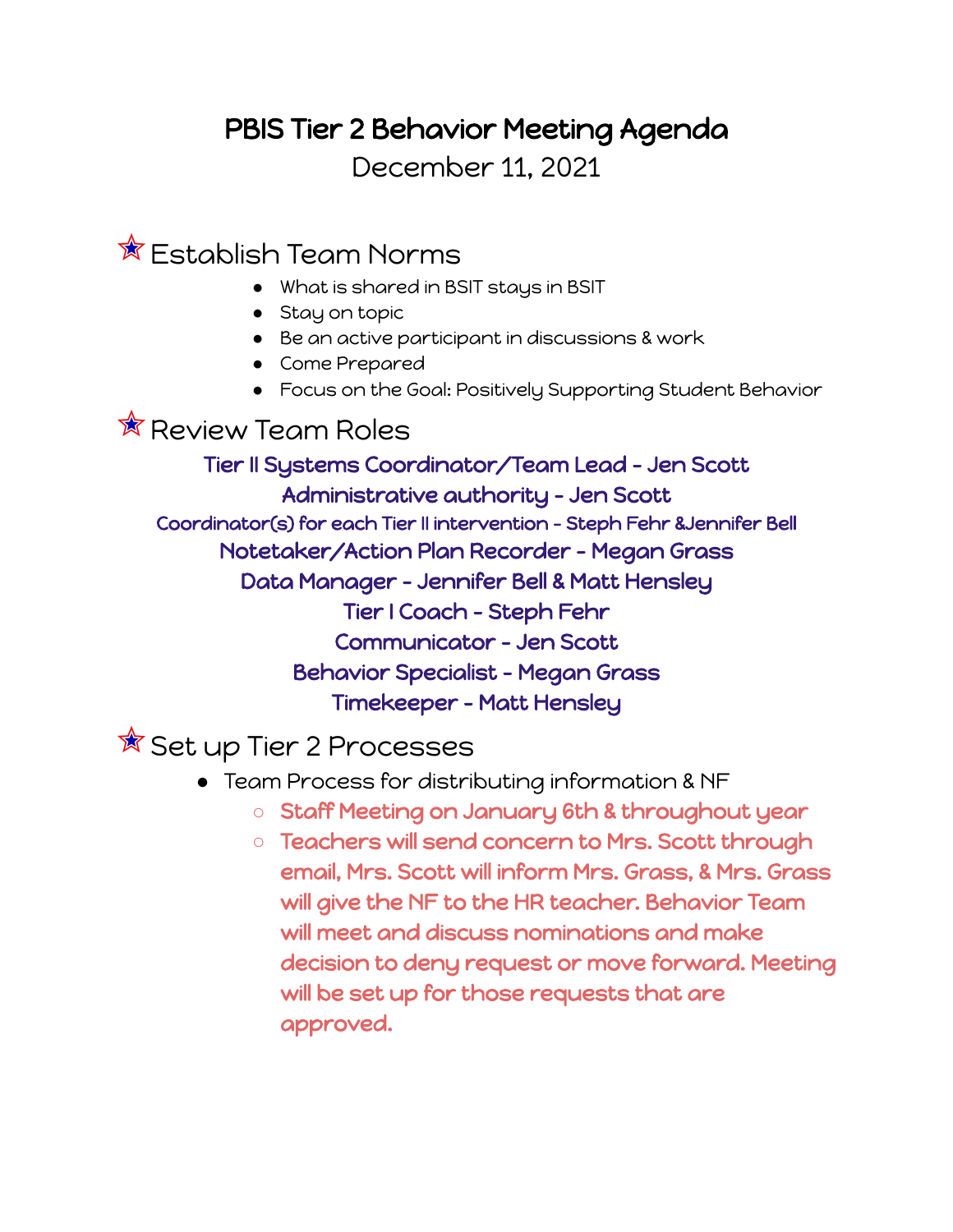- **○** Teachers will email Ms. Scott with concerns.
- **○** Nomination Form will be distributed to teacher for completion.
- **○** Completed Nomination Form will be given to Mrs. Grass
- **○** PBIS Tier 2 Behavior Team will have a mini-meeting to determine if the Nomination Form will proceed to an Intervention.
- If an Intervention is needed, a meeting will be scheduled with the Tier 2 Team, Teacher, Parents, & other internal & external staff members involved with the child to discuss data and make intervention recommendations.
- When will we enter the data?
	- HR teachers will enter daily CICO data on the data form. All weekly data will be completed by Friday of each week. Mr. Hensley will check data on Mondays and contact teachers & the team if data is not completed.
- **●** Develop Criteria for Early Warning System (6 Areas Below)
	- PBIS STAR Collection Data
	- Office Referrals/Office Visits
	- Attendance
	- Nurse Visits
	- Counselor Visits
	- Academics

 $\mathbb{\hat{R}}$  Staff Training

Monday, January 6th @ Faculty Mtg.

**●** PBIS Tier 2 Behavior Process

**○** What is it? Difference between CICO & BIP?